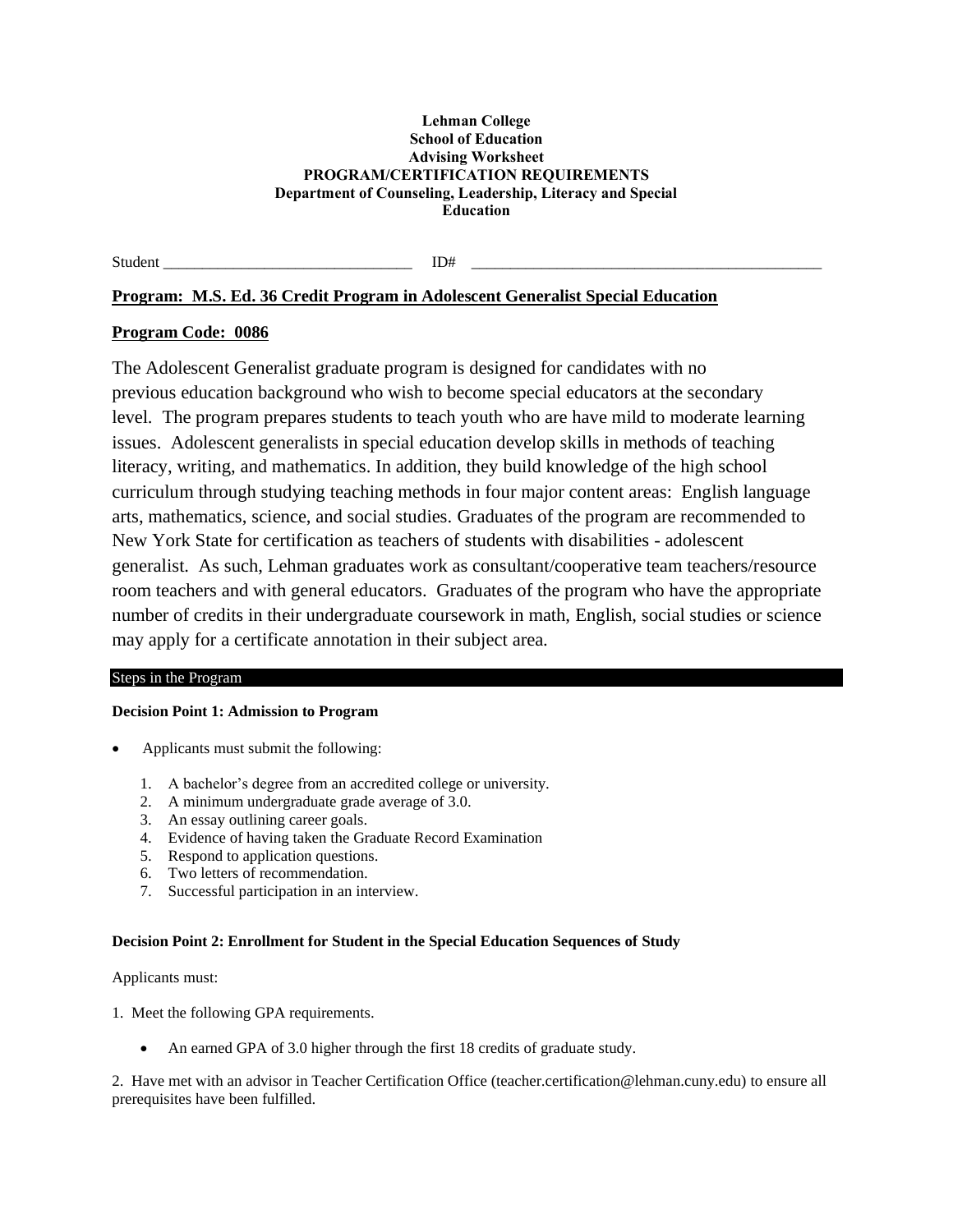- 3. Submit a complete student teaching or teaching internship application.
- 4. Register and validate for student teaching/teaching internship course(s).
- 5. Attend the student teaching orientation at the beginning of the student teaching semester.

### 6. **Fingerprinting**

You will need finger print clearance for New York State Certification. For more information please visit the NYSED website at<http://www.highered.nysed.gov/tcert/ospra/>

All student teachers need fingerprint clearance from either the New York City Department of Education or the New York State Education Department before the start of their student teaching experience.

### **Decision Point 3: Exit Requirements**

Applicants must submit the following:

- Complete a minimum of 36 graduate credits of study in an approved Special Education concentration.
- A minimum GPA of 3.0 throughout the 36-credit concentration.
- **Content Specialty Tests (CSTs):**

The CSTs (except those for languages other than English) consist of multiple-choice questions and a written assignment. The CSTs for languages other than English include recorded listening and/or speaking components and writing components. The American Sign Language CST includes videorecorded signing components. CSTs measure knowledge and skills in the content area of the candidate's field of certification. Refer to "Test Selection" for information about specific CST that you required to take and pass.

- For applicants that need to complete an Autism workshop can visit Workshops Express.com : WorkshopsExpress.com is a subsidiary of Education Workshops Group an approved provider of the State Education Department of New York. Workshops Express also offers the Child Abuse workshop.
- Complete the Bullying and Discrimination Prevention and Intervention workshop.
- Make an appointment with Ms. Ruth Jordan, Carman Hall-Room B 33 to discuss certification requirements.

**Note: Candidates who apply for initial certification on or after May 1, 2014 will be required to take the Academic Literacy Skills Test, edTPA (Teacher Performance Assessments), Educating All Students Test, and Content Specialty Test, Assessments of Teaching Skills-Written (ATS-W), and Multi-Subject Test. Please visit the New York State Teacher Certification Examinations website for most updated information about the new tests at [http://www.nystce.nesinc.com/NY\\_annProgramUpdate.asp.](http://www.nystce.nesinc.com/NY_annProgramUpdate.asp)** 

#### Graduate Courses: Degree Requirements

\_\_\_\_\_\_\_\_\_\_\_\_\_\_\_\_\_\_\_\_\_\_\_\_\_\_\_\_\_\_\_\_\_\_\_\_\_\_\_\_\_\_

See Program Plan (attached)

I have met with this candidate to discuss program/certification requirements:

| Program Coordinator   |  |
|-----------------------|--|
| Certification Officer |  |
| Other                 |  |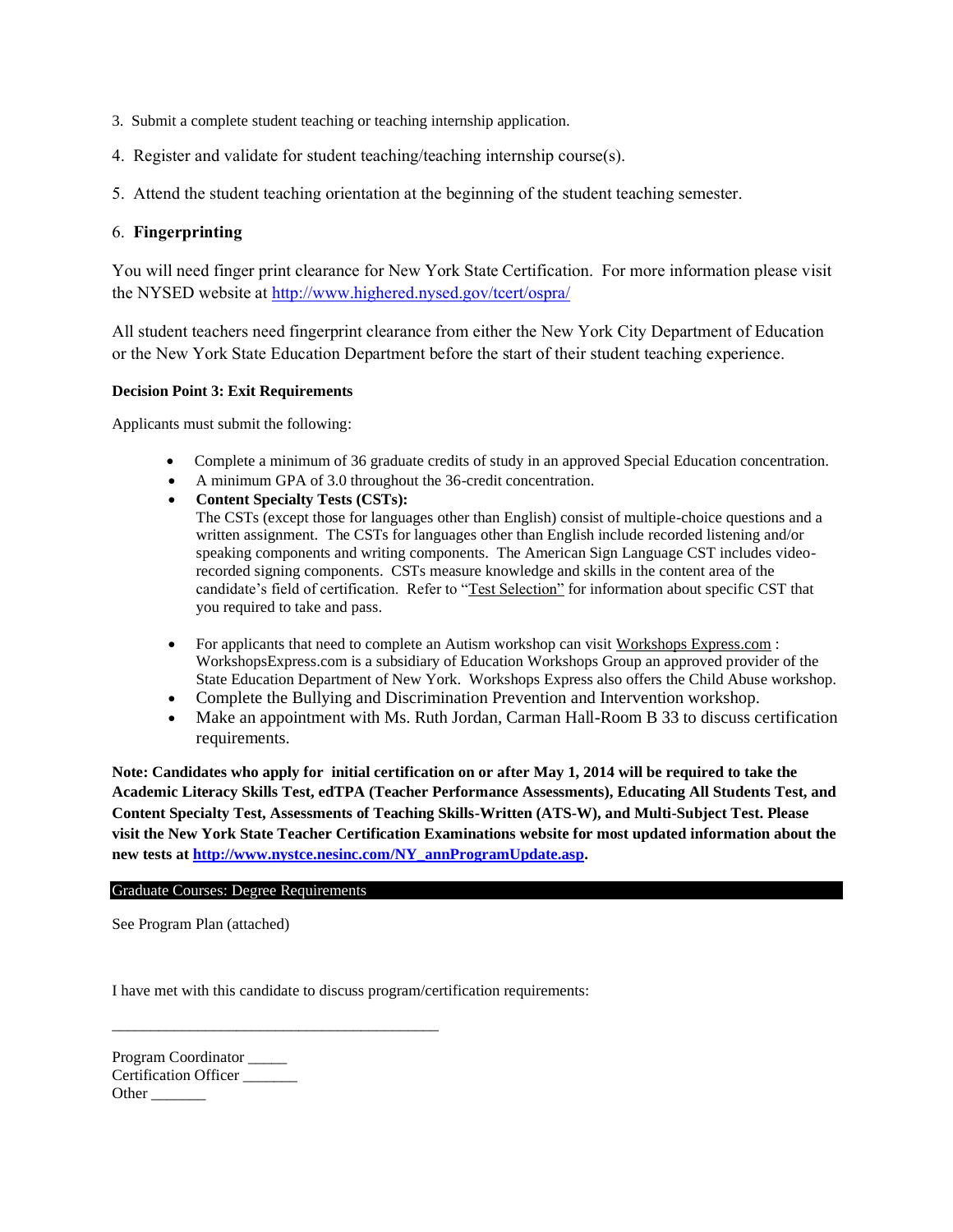I read this document and I have been advised about the courses that I need to complete my program and certification.

Candidate

Date: \_\_\_\_\_\_\_\_\_\_\_\_\_\_\_\_\_\_\_

\_\_\_\_\_\_\_\_\_\_\_\_\_\_\_\_\_\_\_\_\_\_\_\_\_

Cc: Candidate Department Office of the Dean, School of Education

# LEHMAN COLLEGE-SCHOOL OF EDUCATION

# LEHMAN COLLEGE-SCHOOL OF EDUCATION

# ADOLESCENT GENERALIST SPECIAL EDUCATION

| Name                                                                                                     | $ID \qquad \qquad \boxed{\qquad \qquad }$          |      |
|----------------------------------------------------------------------------------------------------------|----------------------------------------------------|------|
|                                                                                                          |                                                    |      |
|                                                                                                          |                                                    | Cell |
|                                                                                                          |                                                    |      |
|                                                                                                          | Matriculation Date Graduation Date Graduation Date |      |
| Advisor's email: barbara.gottlieb@lehman.cuny.edu<br>Generalist Adolescent SPECIAL EDUCATION 36 credits* |                                                    |      |

# **Semester 1- Fall Year 1**

EDS 701/EDS 712: Understanding Individuals with Disabilities (3 credits) EDS 743: Behavioral Assessment, Management and Change (3 Credits)

# **Semester 2 – Spring Year 1**

EDS 715: Research in Special Education – PREREQUISITE EDS 701 or EDS 712 EDS 741: Psycho-educational Evaluation of Children with Learning Problems PREREQUISITE EDS 701 or EDS 712

# **Semester 3- Fall Year 2**

EDS 714: Curriculum and Instructional Practices for Culturally and Linguistically Diverse Adolescents in Inclusive Classrooms (3 Credits) – PREREQUISITE EDS 743, EDS 741 EDS 716: Practicum in Curriculum and Instructional Practices for Culturally and Linguistically Diverse Adolescents with Disabilities in Inclusive Classrooms (3 Credits) PREREQUISITE EDS 743, EDS 741

# **Semester taken to be determined in consultation with advisor**: